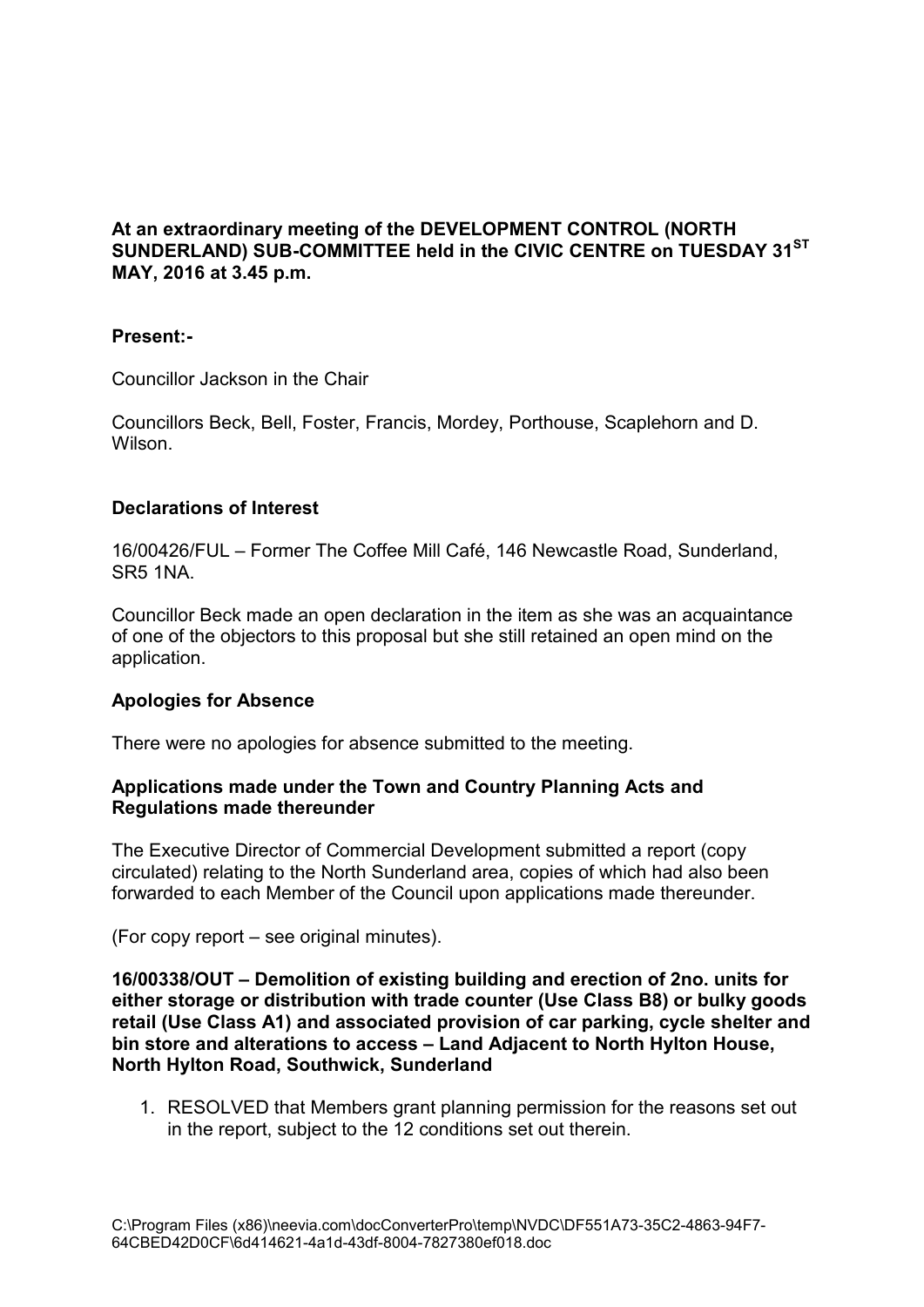#### **16/00426/FUL – Change of use from now vacant existing café/coffee shop style use to Hot Food Takeaway (Use Class A5) to include single storey extension to rear and installation of 2 no. extraction flues to rear – Former The Coffee Mill Café, 146 Newcastle Road, Sunderland, SR5 1NA**

Daniele Pearson, Development Control Manager presented the report and was on hand to answer Members queries.

The Chairman introduced Mr Carson, who wished to speak in opposition to the proposal. Mr Carson advised that as a resident of Elizabeth Street this proposal would further exacerbate problems in the area as Environmental Health were already taking action against the establishment there at present based on his complaints.

Mr Carson felt that this would lead to opportunistic parking problems as the conditions imposed would not be impact the establishment on afternoons. The area was overwhelmed with parking problems on match days and there was also a church on the corner.

Mr Carson queried where the staff of the new establishment would park and informed of the wagons etc that blocked roads and the back lane during deliveries. Mr Carson also felt the conditions were only assurances and not guarantees of the issues being tackled and this proposal would have a detrimental effect on their lives and he found it difficult to draw out the differences in the previous applications that had been rejected in the past.

Mrs Pearson advised that the enforcement action taken against the establishments currently there was a separate issue and not part of the planning decision making process as the existing problems such as odours and parking problems were not the responsibility of this application to put right and shouldn't be penalised for not doing so.

Mrs Pearson also advised the Committee of the intent to implement a Parking Management Scheme in the area, however it must be stressed that this was not part of this application.

Paul Muir, Engineer advised that he recognised there were on-going parking issues with Monkwearmouth Hospital in which a parking management scheme was currently in development for. There were two reasons in which this application could be reviewed on and that would be lack of parking and lack of servicing, however in this case Highways were satisfied with the arrangements submitted by the applicant.

Mr Carson commented that deliveries carried out to the front of the existing establishments parked on the inside lane of a main arterial route which caused a public danger.

Mrs Pearson advised that this was an existing problem with the current establishments and was not an issue for the planning process to regulate through this application.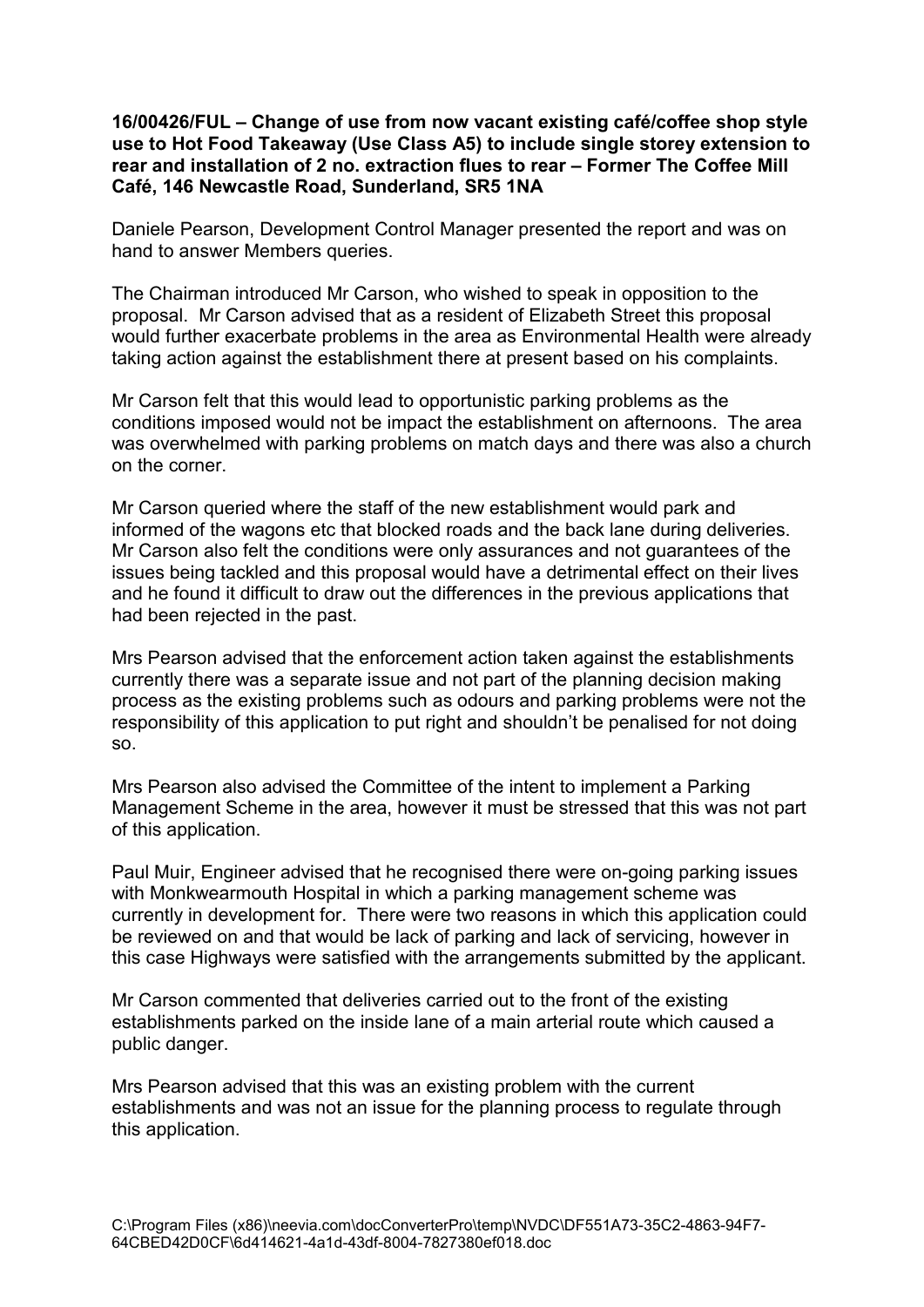The Chairman then introduced Mrs Cameron who wished to speak in opposition to the proposal. Mrs Cameron commented that the odours from the establishments were appalling and that she could not open her bedroom windows because of this. She would also be able to smell the proposed flues of this application also.

The Parking was a problem in the street and there had been serious accidents in the area, the parking bays were constantly full and as residents they should be to open their windows if they wished to.

Mrs Cameron commented that she failed to see how more extraction flues would help as the day to day reality of the situation was different, Mrs Cameron also informed the Committee that the wall to her property had been damaged twice by delivery vans trying to negotiate the area and that these houses and shops had not been built at a time when there had been so much traffic as present.

Mrs Cameron commented that 50% of the shops taken up were fast food takeaway outlets and yet the Council was trying to promote healthy living.

Mrs Pearson advised that the technical evidence and specifications provided by the applicant had been studied by Environmental Health and they were confident that this proposal would not result in the problems residents were currently experiencing.

The Chairman commented in relation to take away and obesity levels in the city, that Councillors did share Mrs Cameron's concerns.

Councillor Porthouse commented that the area had been built before the use of cars but if the public pay their road taxes then they are entitled to use these roads.

The Chairman introduced Dr Lang, the applicant to speak in support of the proposal. Dr Lang advised that the main road was two lanes wide with parking bays also which gave a large distance between the establishment to residents properties and there was nothing directly adjacent to the building.

Dr Lang felt that great weight needed to be given to the previous applications which had been turned down by the Council and lost on appeal. Environmental Health's professional experts had deemed the equipment to be used as satisfactory and as the rear yard was to be enclosed to protect the equipment showed as evidence of its expensiveness and that odours currently being experienced by residents would not happen in this case, therefore he should not be penalised for the current situation.

Parking in the area was a difficult issue but the fall back options for the establishment and its current planning permission use could mean that it generated more footfall than this proposal would.

Dr Lang also commented that there had been no formal objection from Highways officers and that Planning Officers had taken all issues into account with measures being taken on all existing problems.

Councillor Francis commented that as this was in his Ward he must speak for the concerns of his constituents and enquired as to who would be monitoring the records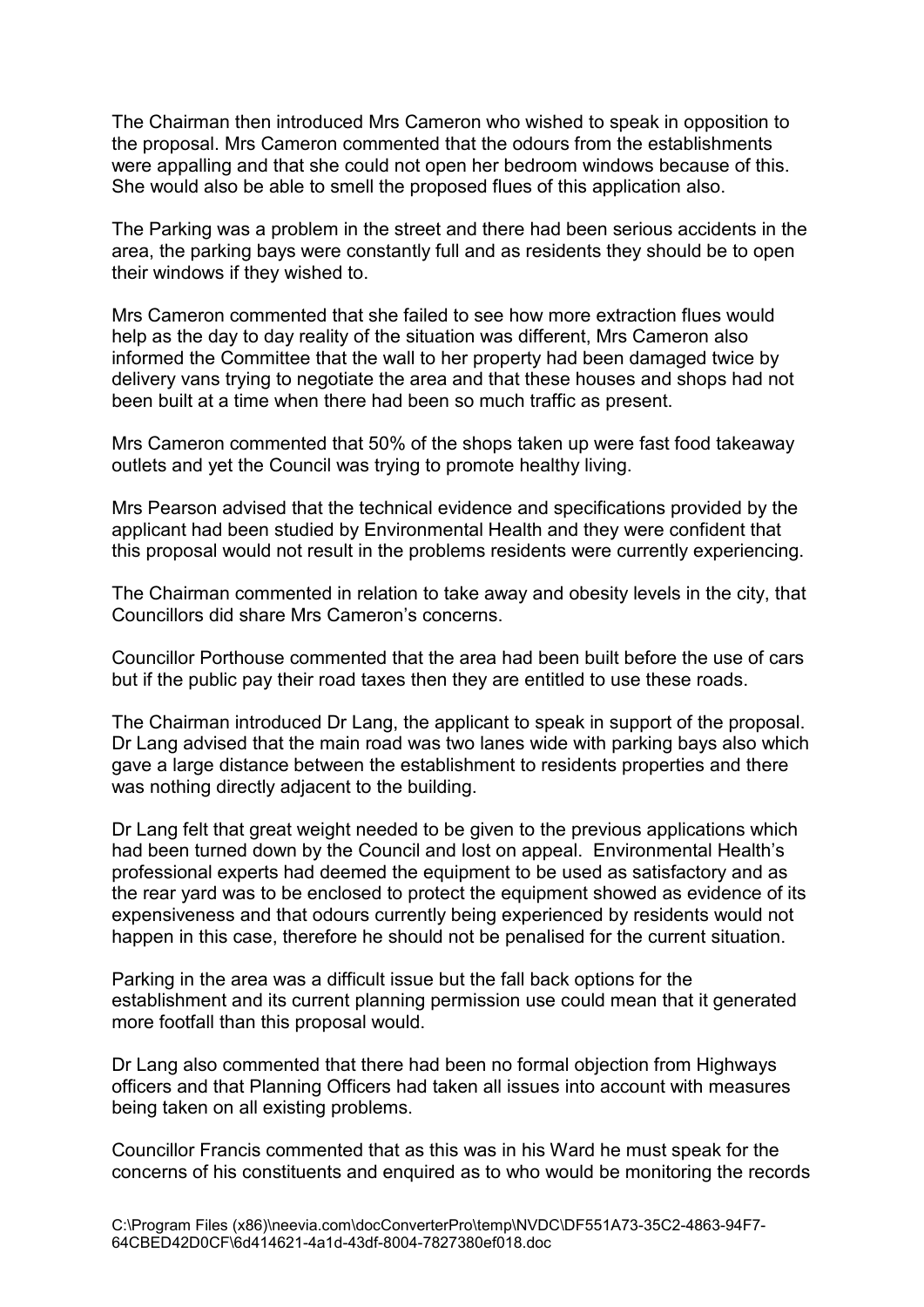and that the equipment would be maintained to the manufacturer's specifications. Councillor Francis also enquired as to the decibel levels and the noise output with there being a fair amount of noise from traffic.

Mrs Pearson advised that there was a planning condition included with the proposal for the equipment to be maintained to specific conditions.

Dr Land advised that the on-going servicing would be dependent on the usage and that the application was conditioned so if he did not meet these, then Environmental Health would step in as it would be a breach of condition. However, Environmental Health was satisfied with the proposal in terms of the decibel levels also and all equipment would be soundproofed. In relation to the traffic noise, the planners had assessed this and it was a fine balancing act as the current usage allowed for the shop could open for 24 hours and would generate more traffic.

With regards to the parking problems that was an issue for Highways and the Police to overcome and this application should not be penalised for issues caused by others and on appeal such a decision would be untenable.

In response to the Chairmans enquiry over the 9 o'clock opening hours, Dr Lang advised that it was not good for the city to have units shuttered during the day and this would give the urban environment a boost. It would also mean they would have the choice of offering some sort of breakfast fare.

Having been put to the vote, with seven Members voting in favour and Two Members voting against, it was:-

2. RESOLVED that Members grant planning permission for the reasons set out in the report, subject to the 12 conditions contained therein.

#### **16/00437/FU4 – Change of use of ground floor to tea room, first floor from living accommodation to visitors centre and ancillary sui generis uses. Installation of ground floor windows to north elevation – Fulwell Mill Visitor Centre, Newcastle Road, Sunderland, SR5 1EX**

3. RESOLVED that Members grant consent in accordance with Regulation 4 of the Town and Country Planning General Regulations 1992 for the reasons set out in the report, subject to the six conditions set out therein.

## **16/00567/LP3 – Change of use from public highway to facilitate erection of new entrance structure to pier tunnel – Land adjacent to Roker Pier, Marine Walk, Sunderland**

4. RESOLVED that Members grant consent under Regulation 3 of the General Regulations Order 1992 for the reasons set out in the report, subject to the three conditions set out therein.

# **16/00568/LB3 – Change of use from public highway to facilitate erection of new entrance structure to pier tunnel – Land Adjacent to Roker Pier, Marine Walk, Sunderland**